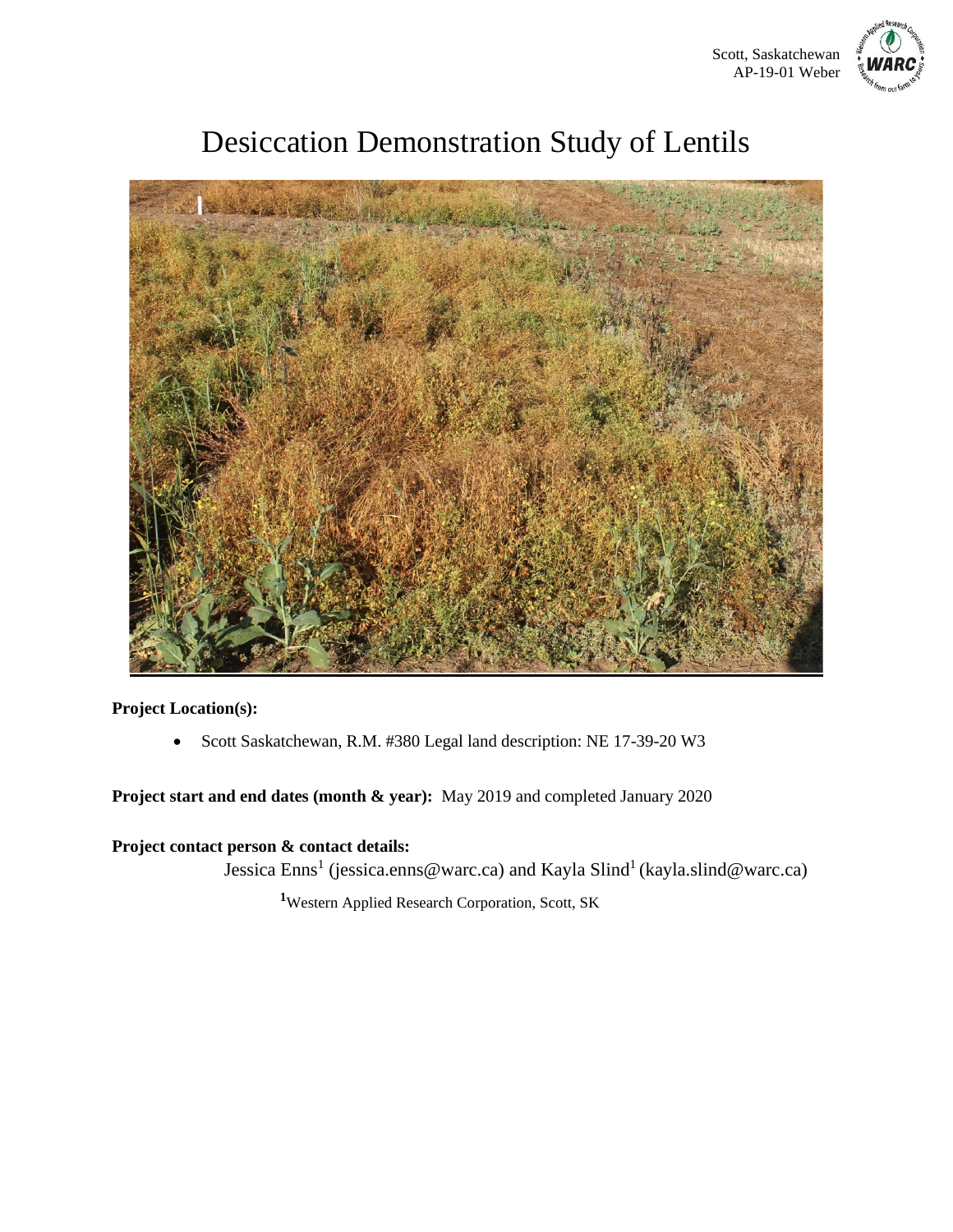

#### **Summary:**

Chemical desiccation can be a very effective harvest tool to improve lentil harvestability. The timing of application is critical to ensure yields and seed quality are not comprised. The effects of a desiccant can occur immediately after application and therefore the timing can not be comprised. Applying a desiccant does not hasten maturity but rather improves harvestability. Ensuring the crop is at the proper application stage is the first step in ensuring a chemical desiccation will be effective. An early application may reduce seed size and yield of lentil and increase the risk of wrinkling. This demonstration was developed to provide a visual representation of the effects of application timing and to highlight the desiccant options available to producers. The demonstration consisted of a (RCBD) with two application timings (early and optimal) and four desiccants (Reglone Ion, Heat LQ, Heat LQ and glyphosate, and glyphosate alone) and one unsprayed check to result in a total of nine treatments. The study was established on small red lentils at Scott, Saskatchewan 2019. The results indicated that the timing of application, regardless of the desiccant used, was the most important factor for achieving a successful harvest. Desiccants applied at the optimal timing resulted in an 11% yield gain and 4.8% increase in seed weight compared to the early application timings. Applying desiccants early resulted in lower yields as the crop was not fully matured at application resulting in smaller, shriveled seeds. An additional benefit of applying desiccants at the proper time was the overall shortened dry down period. Reglone Ion and Heat LQ with glyphosate provided the fastest crop dry down and lowest plant moisture at harvest. These two traits improved overall harvestability of the lentil crop. Glyphosate was the slowest and least effective method in drying down lentils. The drying period was the most prolonged under both early and optimal application timings and it also had the highest seed moisture. Overall, application timing was the most important factor in achieving a successful harvest. Desiccant selection also played an influential role in harvest timing as Reglone Ion and Heat LQ with glyphosate resulted in the fastest dry down. This shortened drying window would be very beneficial when time is a limiting factor.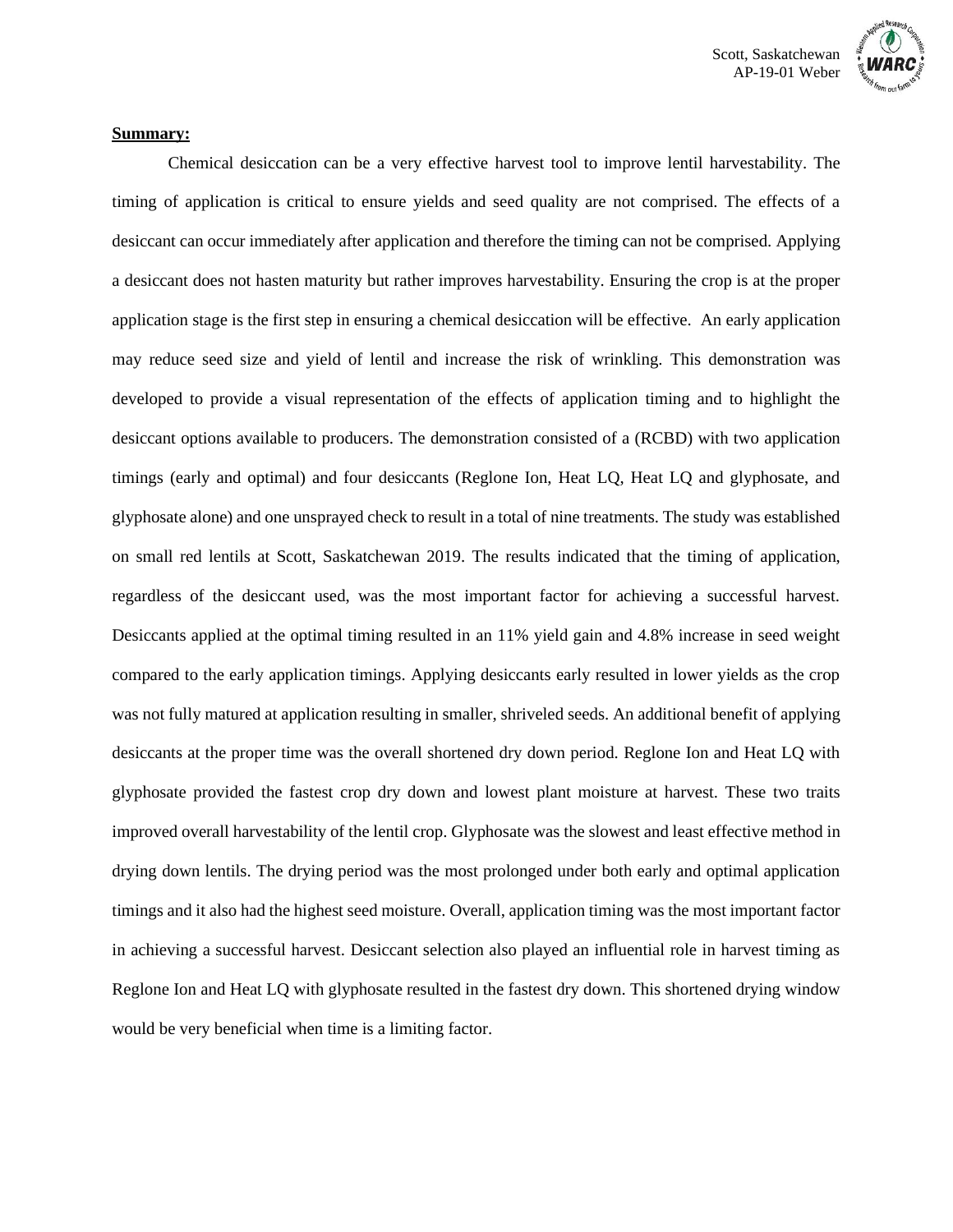

#### **Objective:**

This demonstration highlighted the importance of proper application timing when using a chemical desiccant. The objective of this study is to evaluate early and optimal application timings using four different chemical desiccants.

#### **Methodology:**

The demonstration was arranged as a randomized complete block design (RCBD) with four replicates and eight treatments at Scott, SK 2019 (Table 1). The trial was sown on wheat stubble using a Fabro knife opener drill with 10-inch row spacing. A fertilizer blend of 0-75-33-0 @ 77 lb/ac was applied with the seed according to soil sampling results taken in the fall prior. A granular inoculant was applied with the seed at 3.3 lb/ac. The lentil variety Impulse was seeded at 130 seeds/m<sup>2</sup>. Further details regarding treatment applications can be found in Appendix A1.

#### **Treatment List:**

| <b>TRT</b>     | <b>Product</b>                              | Volume       | <b>Timing</b> |  |
|----------------|---------------------------------------------|--------------|---------------|--|
|                | Reglone Ion                                 | $20$ gal/ac  | Early         |  |
| $\overline{2}$ | Heat LO<br>Merge $(0.4 \text{ L/ac})$       | $20$ gal/ ac | Early         |  |
| 3              | Glyphosate                                  | $10$ gal/ac  | Early         |  |
| $\overline{4}$ | Heat LO<br>Glyphosate<br>Merge $(0.2 L/ac)$ | $20$ gal/ac  | Early         |  |
| 5              | Reglone Ion                                 | $20$ gal/ac  | Optimized     |  |
| 6              | Heat LO<br>Merge $(0.4 \text{ L/ac})$       | $20$ gal/ac  | Optimized     |  |
| 7              | Glyphosate                                  | $10$ gal/ac  | Optimized     |  |
| 8              | Heat LQ<br>Glyphosate<br>Merge $(0.2 L/ac)$ | $20$ gal/ac  | Optimized     |  |

**Table 1.** Lentil pre-harvest management rates treatment list for Scott, SK 2019.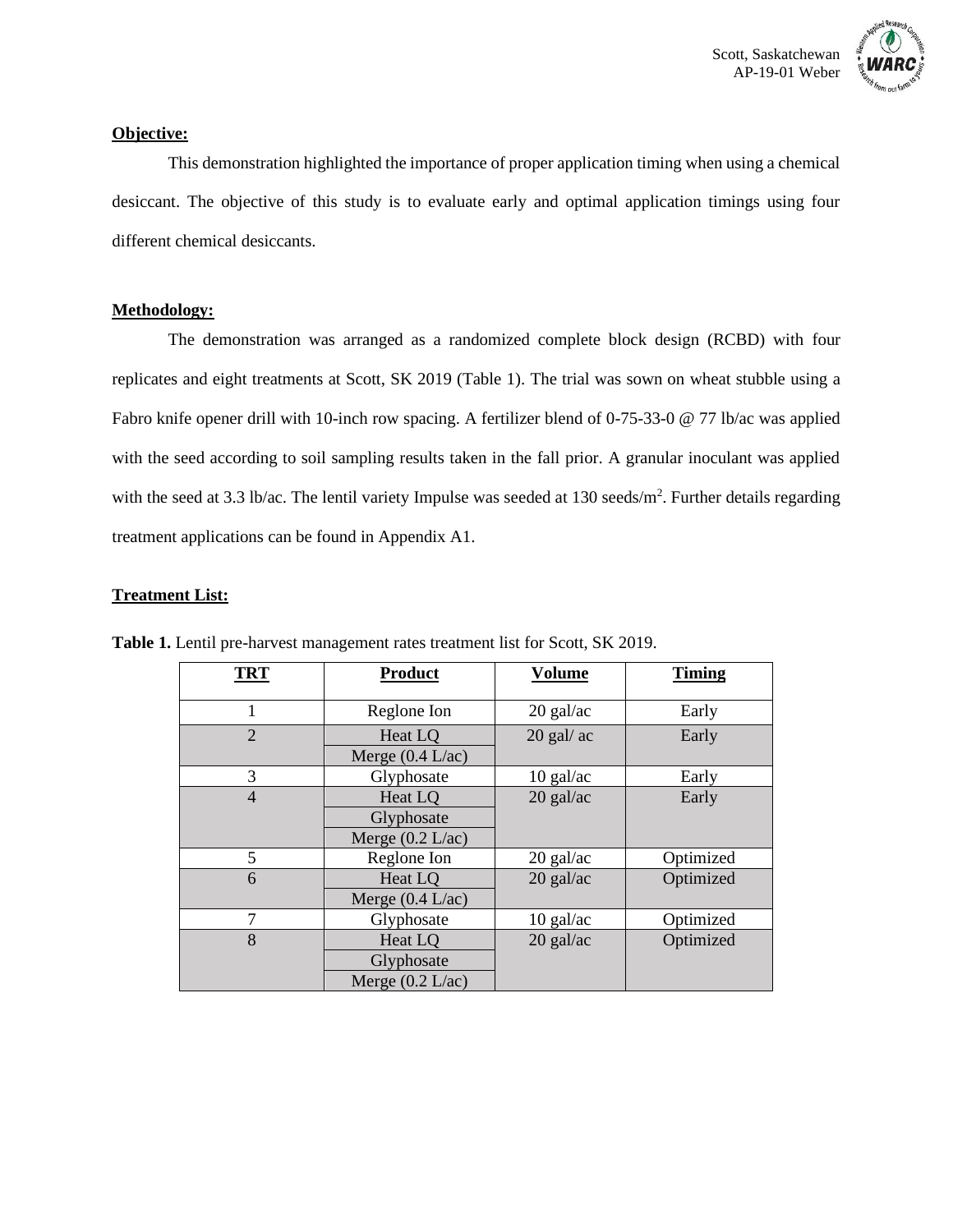

## **Data Collection:**

Two application timings where conducted in this experiment, along with a check that received no desiccation application. An early application was applied when 50% of plant was yellow to brown in colour and containing 35-50% seed moisture. Later, an optimized application was applied when the pods on the bottom third of the plant were brown with hard seeds detached from pod that rattled when shaken, or when 80% of plant is yellow to brown in colour. The pods in middle third had seeds that were full in size and firm showing 100% colour change from light green to tan-brown. The top third of the plant showed 50- 75% colour change and was slightly green in colour, seeds were fully formed and firm with a seed moisture less than 30%.

Ten plants were pulled, with seeds extracted from the pods, weighed, dried for 24 hours then weighed again to determine seed moisture percentage. Once the appropriate moisture content was attained the suitable plots were sprayed based on application timings. At both application timings photos of the plot, plant, pods, and seeds (arranged from bottom to top of plant) were taken, along with photos of the seed samples after drying. Dry down ratings occurred 4, 8, 12, 16, 20, 24, 28 days after application (DAA) and at harvest along with photos being taken. Ratings consisted of the dry down of the crop and weed control on a  $0 - 100$  scale where  $0 =$  no control,  $100 =$  full control. To determine percent plant moisture, chaff from behind the combine was collected, weighed, dried and weighed again. The calculation to determine plant and seed moisture percentage was (wet weight – dry weight) / (wet weight)\*100.

When the plots were ready to combine, the date, percent moisture per plot and seed moisture percentage content was recorded. Harvest occurred when dry down ratings approached 90% control. This resulted in two separate dates, Reglone Ion applied early was harvested September  $13<sup>th</sup>$ , while the remaining treatments were harvested on October 7<sup>th</sup>. Yields were determined from cleaned harvested grain samples and corrected to the required moisture content. Thousand kernel weights (TKW) were also collected as an additional seed quality indicator. Weather data was collected from Environment Canada.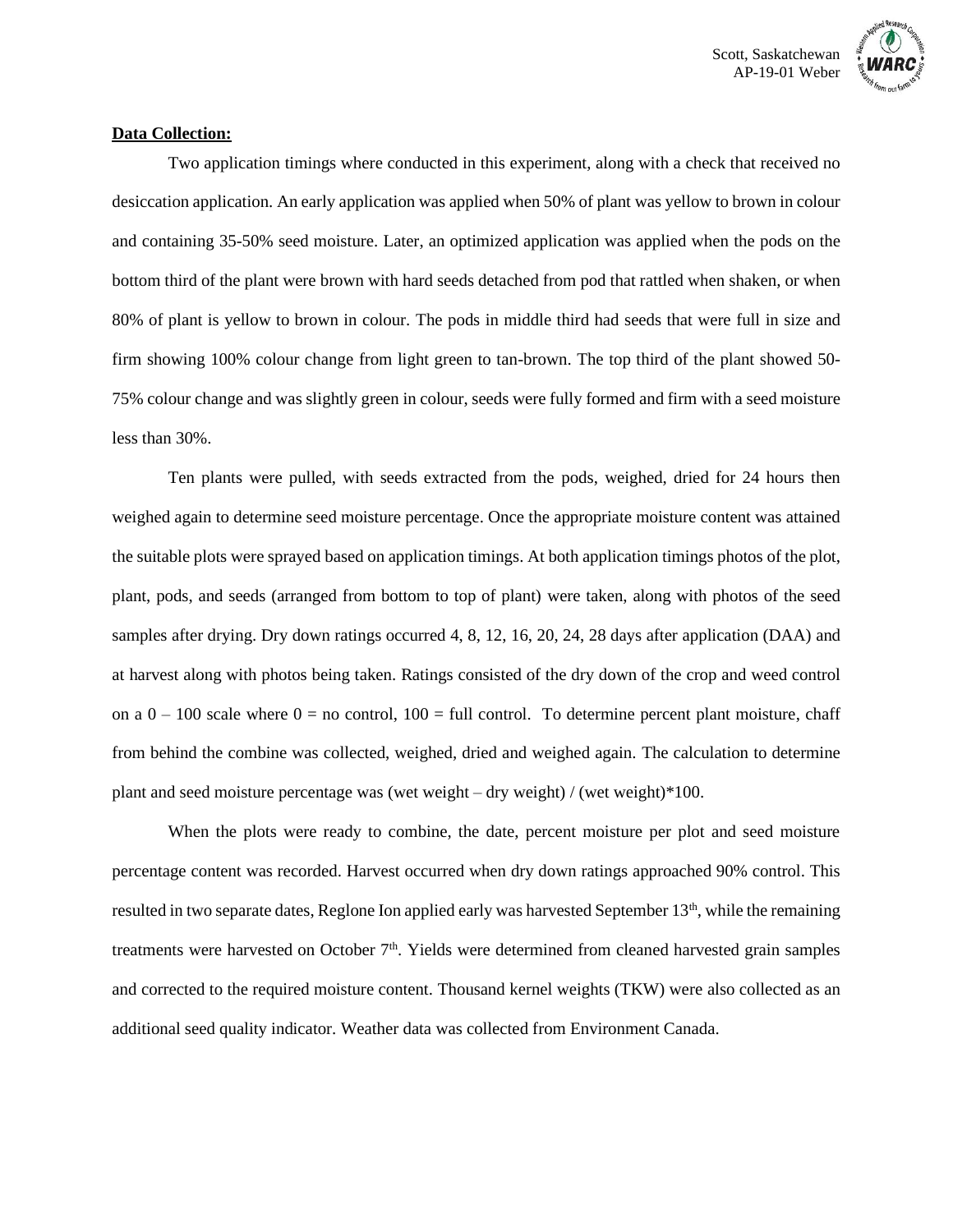



#### **Growing Conditions:**

The 2019 growing season started out extremely dry in April with only 6.1 mm of precipitation and continued into May with 12.7 mm. The average temperatures of April and May fell well within the longterm average of 4.2 °C and 9.1°C. The month of June also had normal temperatures (14.9 °C) but precipitation increased by 28.6% (97.7mm) compared to the long-term average. July was a slightly colder month with a decline of  $1.2 \text{ °C}$  lower than the long-term average with higher than normal precipitation of 107.8 mm compared to 69.4mm. August was far below the long-term rainfall average with 18 mm and cooler temperatures throughout the majority of the month with a few exceptionally warm days. September temperatures on average were normal, however, temperatures were higher at the beginning of the month and were substantially lower in the last 2 weeks. Precipitation in September was 37% higher compared to the long-term average. There was also a snow fall event that occurred on September 29<sup>th</sup>. October temperatures were cooler compared to the long-term average but received less precipitation. On average, there was 120.5 less growing degree days compared to the long-term average. The majority of these days fell between July and August, resulting in a very delayed crop maturity.

| Year                                  | April | May   | June  | July  | August | September | October | Average/<br>Total |
|---------------------------------------|-------|-------|-------|-------|--------|-----------|---------|-------------------|
| -Temperature ( $\rm ^{\bullet}C$ ) -- |       |       |       |       |        |           |         |                   |
| 2019                                  | 4.2   | 9.1   | 14.9  | 16.1  | 14.4   | 11.3      | 0.9     | 10.1              |
| $Long-$<br>term <sup>z</sup>          | 3.8   | 10.8  | 14.8  | 17.3  | 16.3   | 11.2      | 3.8     | 11.1              |
| -Precipitation (mm)---                |       |       |       |       |        |           |         |                   |
| 2019                                  | 6.1   | 12.7  | 97.7  | 107.8 | 18     | 41.8      | 6.6     | 290.7             |
| Long-<br>term <sup>z</sup>            | 24.4  | 38.9  | 69.7  | 69.4  | 48.7   | 26.5      | 17      | 294.6             |
| <b>-Growing Degree Days-</b>          |       |       |       |       |        |           |         |                   |
| 2019                                  | 35.2  | 185.3 | 295.4 | 333.3 | 291.1  | 202.6     | 18      | 1360.9            |
| Long-<br>term <sup>z</sup>            | 44    | 170.6 | 294.5 | 380.7 | 350.3  | 192.3     | 49      | 1481.4            |

**Table 2.** Mean monthly temperature, precipitation, and growing degree day accumulated from April to October 2019 at Scott, SK.

 $\textdegree$  Long-term average (1985 - 2014)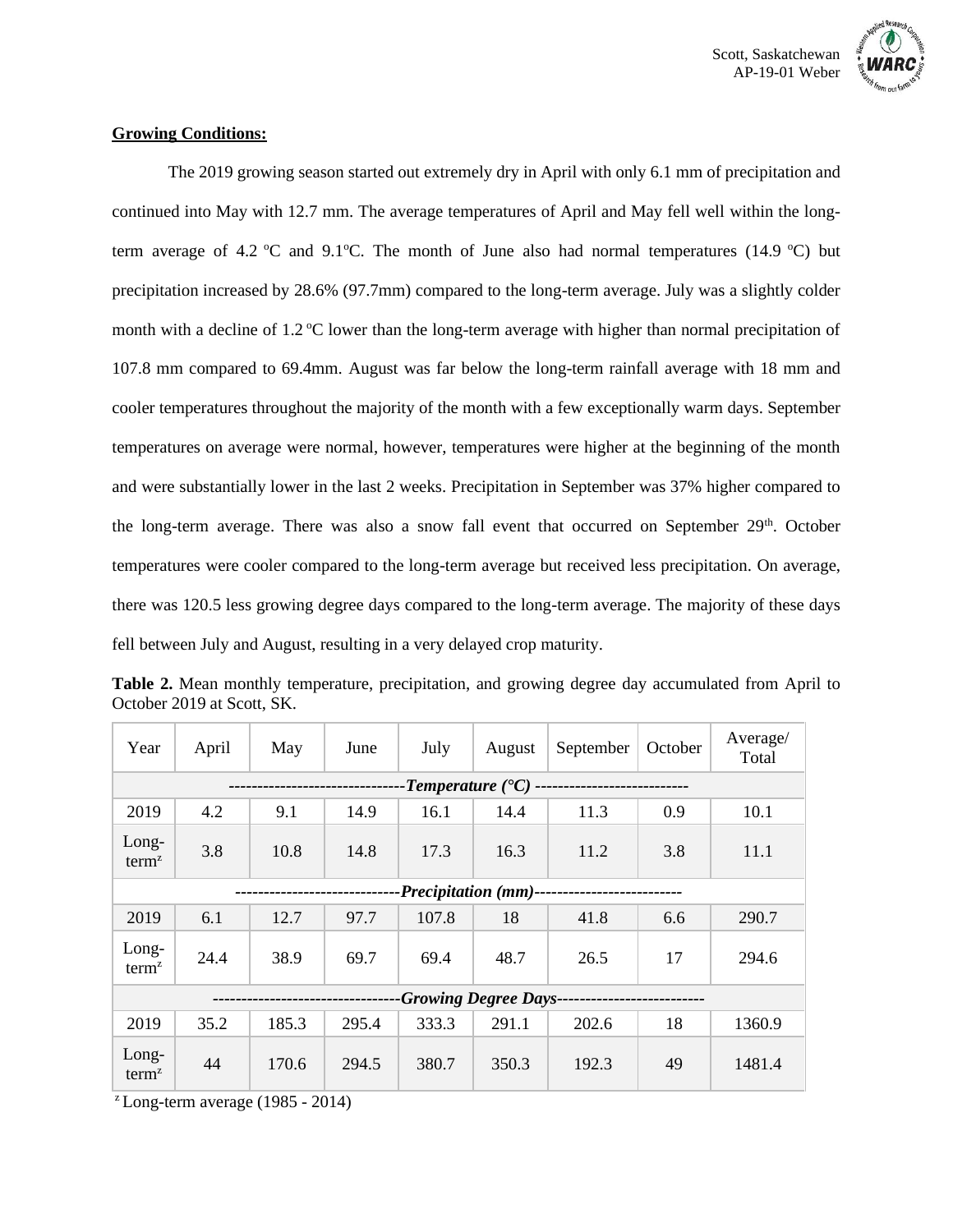



#### **Results:**

#### **Dry Down Ratings**

Application timings provided a large range of variability in herbicide desiccant efficacy and therefore can be used to evaluate the four herbicide desiccant options. Herbicides applied early had an extended dry down period compared to the optimal timing, in which 24 DAA was required for most herbicides to provide adequate dry down (Figure 1). Reglone Ion was an exception, in which the majority of plants were turned a dark brown (90% control) 8 DAA. Heat LQ and glyphosate applied early resulted in the second fastest dry down in which 80%, 87.5% and 90% control was reached 12, 16 and 20 DAA. Heat LQ applied alone was much slower as control was < 80% 16 DAA and only reached 90% control 30 DAA (just prior to harvest) (Figure 1). Glyphosate applied alone resulted in the slowest dry down when applied early as 90% control was not achieved prior to harvest (30 DAA) and ratings were similar to the unsprayed check.



**Figure 1.** Early application timing comparisons between desiccation products using dry down ratings (0=no control; 100 = full control) from  $0 - 24$  days after application (DAA) and at harvest in lentils at Scott, SK in 2019.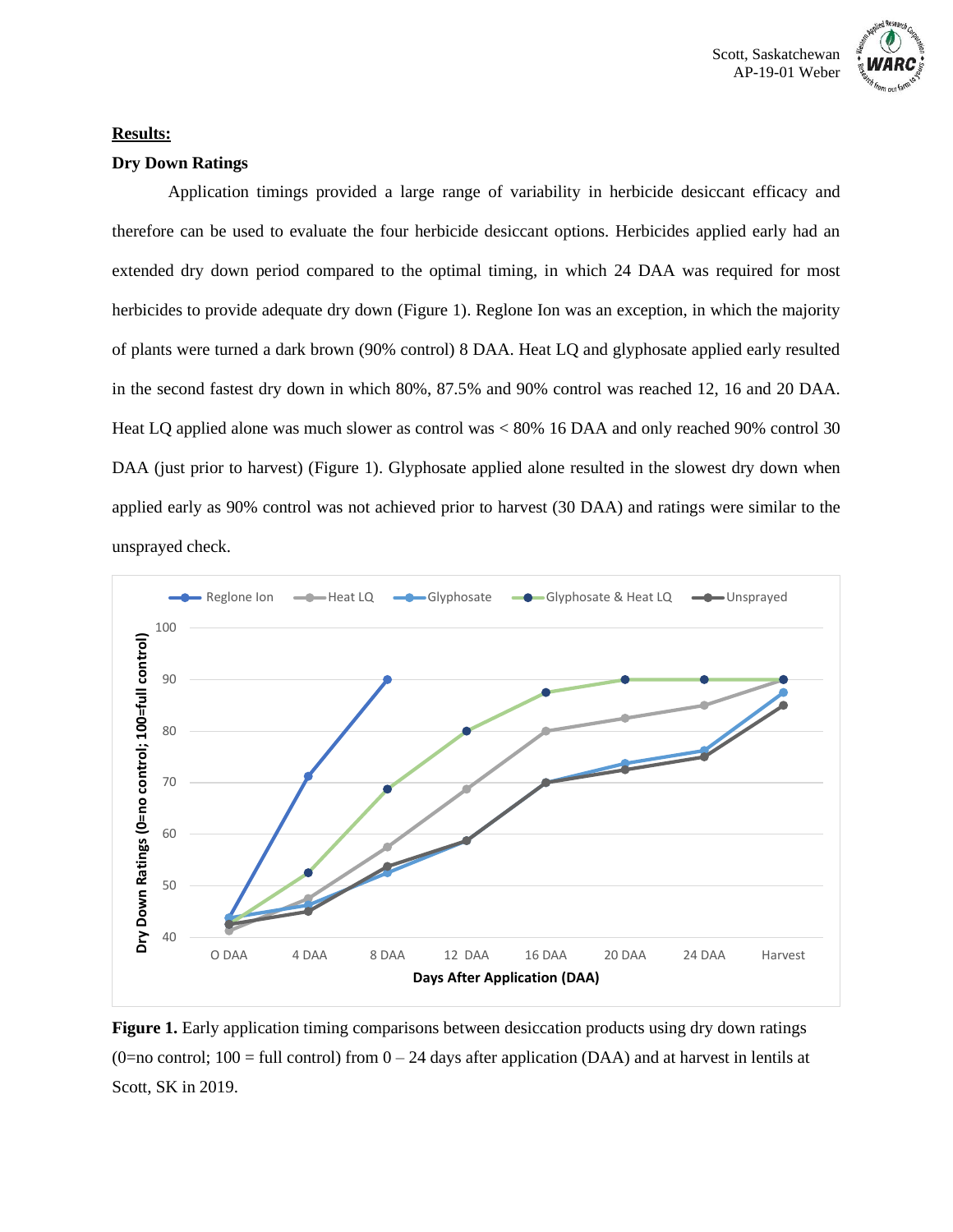

Desiccants applied at the optimal time required a shorter period of time to reach 90% control (16 DAA vs. 24 DAA) compared to the early application timings (Figure 1; 2). Reglone Ion had a similar dry down period to the early application timing with 90% control reached between 8 to 12 DAA. Heat LQ and glyphosate and Heat LQ alone had very similar ratings with 85.5% and 85% control at 16 DAA and 90% control at harvest (19 DAA). Glyphosate applied at optimal timing resulted in slightly lower ratings than Heat LQ, but was marginally better than the unsprayed check (Figure 2).



**Figure 2.** Optimal application timing comparisons between desiccation products using dry down ratings (0=no control; 100 = full control) from  $0 - 16$  days after application (DAA) and at harvest in lentils at Scott, SK in 2019.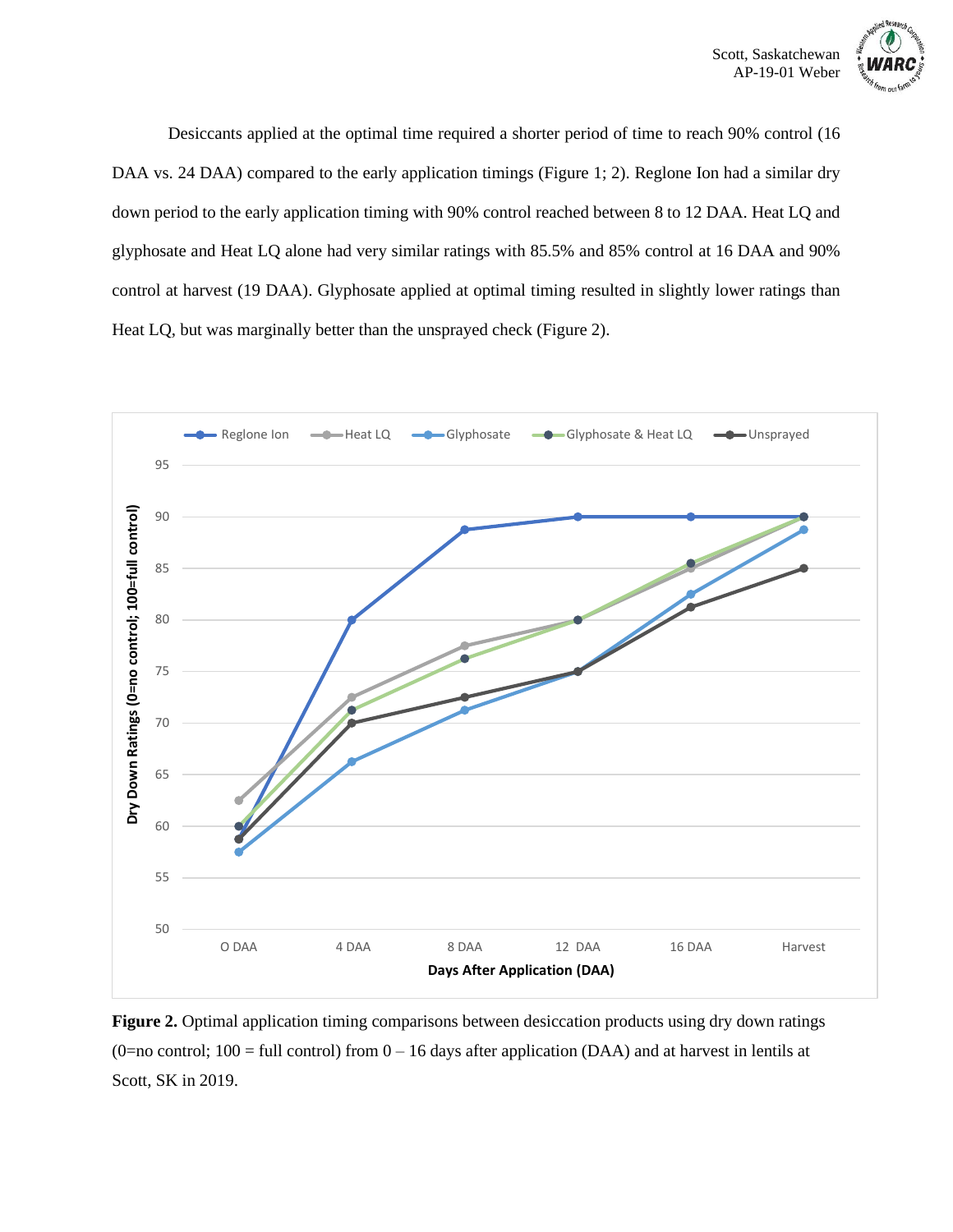

### **Plant moisture percentage**

Desiccation products had a significant effect on plant moisture percentage (P<0.0001). The two highest plant moisture percentages were when Reglone Ion and glyphosate were applied at the early stage (35.7% and 17.1% respectively). The lowest plant moisture was obtained from Heat LQ and glyphosate applied at the early stage (10.6%), followed by Reglone Ion at the optimized application timing (11.7%) (Figure 3). As expected, overall early application timings resulted in 19.2% plant moisture, followed by the check with 14.5% and lastly, late application timing resulted in the lowest plant moisture percentage with 12.5%. The low plant moisture recorded at the optimal application timing is likely attributed to the mature nature of the lentils that facilitated greater desiccant efficacy. Whereas, the early application timings were applied on less mature plants and thus were less efficacious (Figure 4).

#### **Seed moisture percentage**

The varying desiccation products had a significant effect on percent seed moisture  $(P< 0.0001)$ . Similar to plant moisture, Reglone Ion at the early application stage resulted in the highest seed moisture (17.3%) (Figure 3). In conjunction to plant moisture, Heat LQ and glyphosate at the early stage along with Reglone Ion at the optimized stage resulted in the lowest seed moisture percentage (7.7% and 7.9% respectively). These results relate to plant moisture percentages as the desiccation products affect the seed similarly to how they affect the plant. This is also shown when comparing overall treatment application timings, early timing resulted in the highest seed moisture percentage with 10.9%, followed by the check with 10.6% and lastly, the late application timing had the lowest seed moisture content of 8.9% (Figure 4).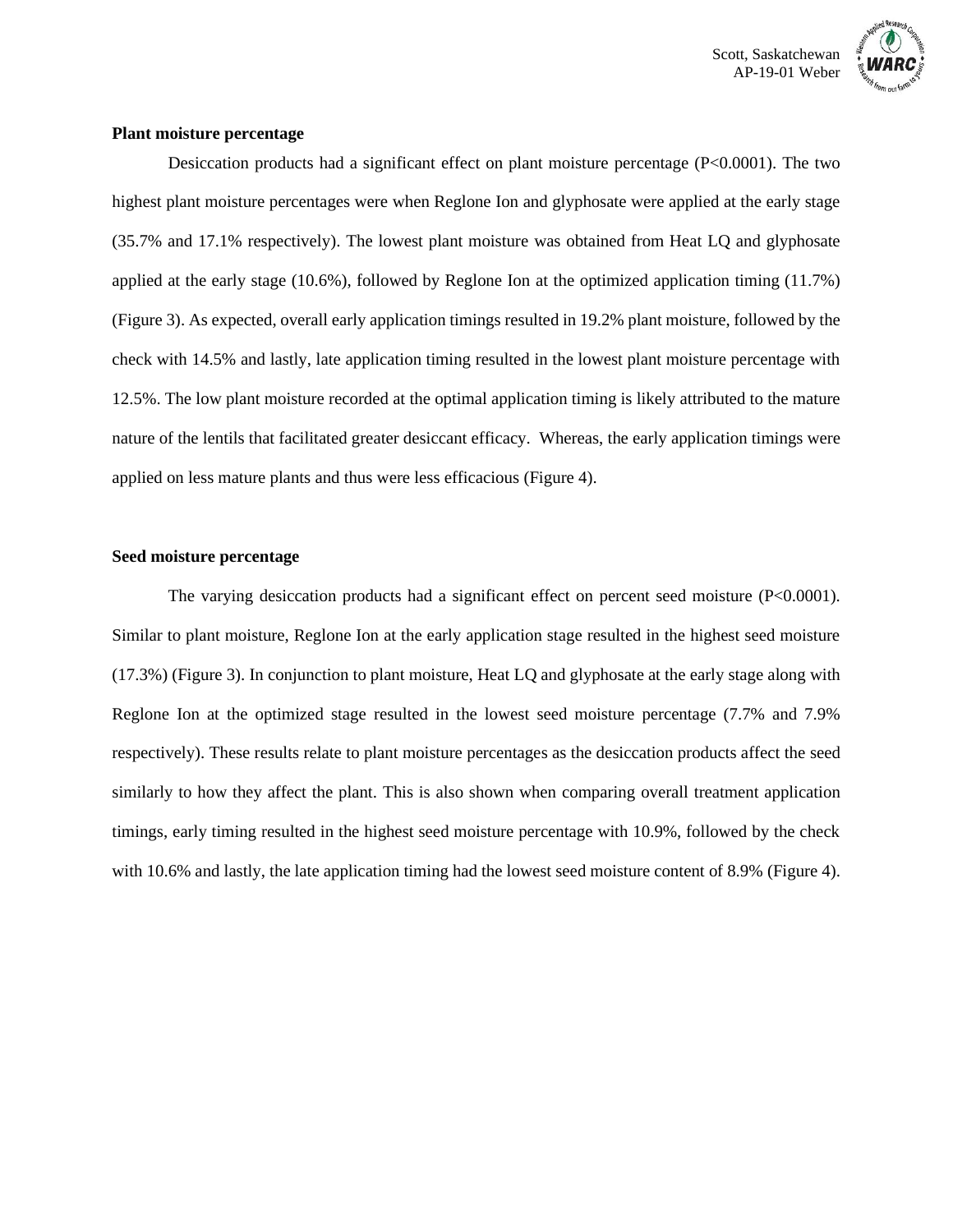



**Figure 3.** Plant and seed moisture percentages compared between the check and the desiccation products applied at the two specific application timings in lentils at Scott, SK in 2019.



**Figure 4.** Plant and seed moisture percentages compared between the check, early and late application timings in lentils at Scott, SK in 2019.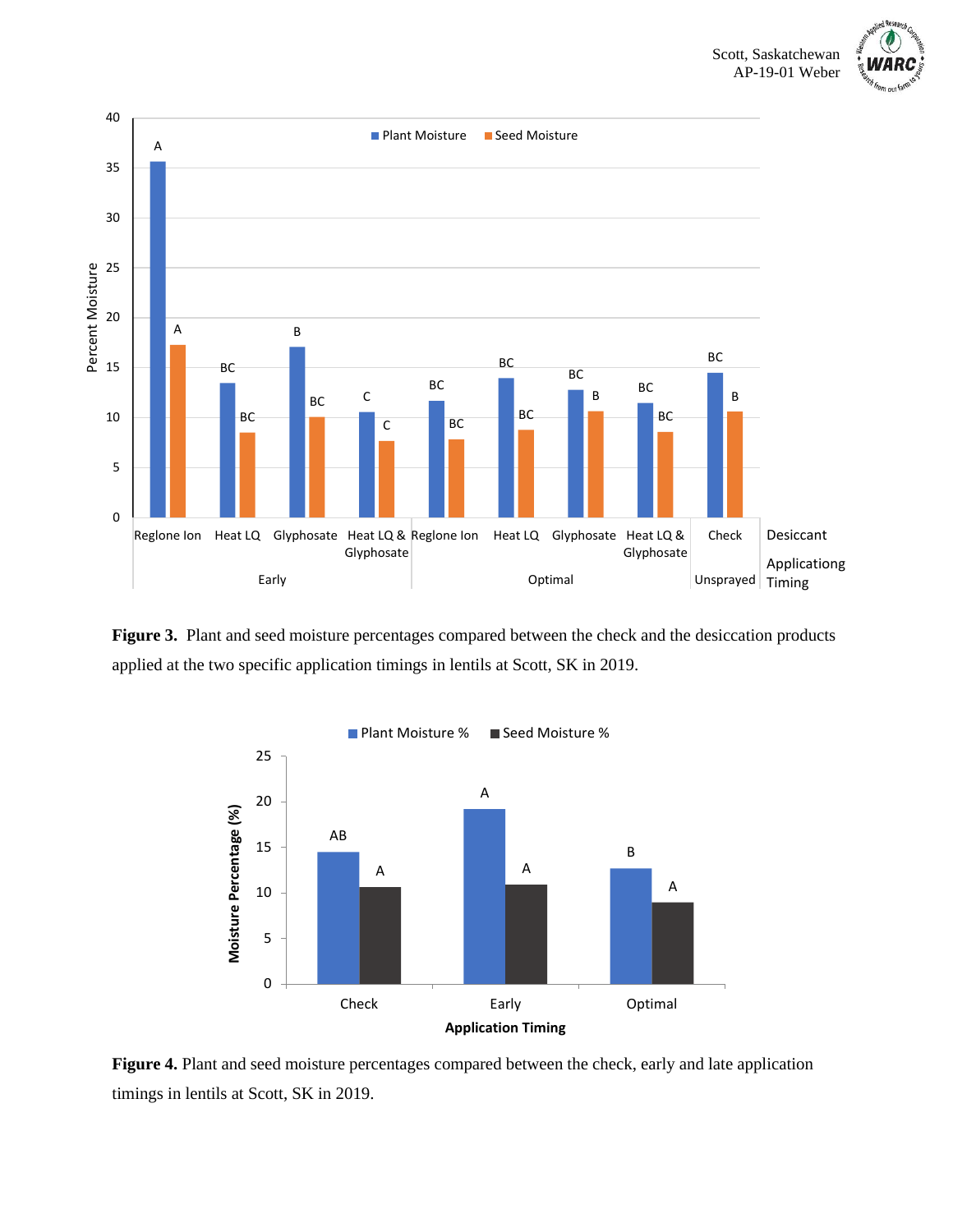

#### **Yield & Seed Weight**

The effect of application timing and desiccation products had a significant effect on yield  $(P=0.0116)$  and seed weight  $(P=<0.0001)$ . Desiccants applied at the optimal timing resulted in an 11% yield gain and a 4.8% increase in seed weight compared to the early application timings. Heat LQ and glyphosate at the optimal application timing resulted in the highest yield of 3896 kg/ha (58 bu/ac) and the second highest seed weight (Figure 5). Heat LQ applied alone and Reglone Ion resulted in second highest yields of 3866 kg/ha (57.6 bu/ac) and 3825 kg/ha (57 bu/ac) but had a 1.5% lower seed weight compared to Heat LQ and glyphosate. The unsprayed check had the median yield with 3748.94 kg/ ah (55.8 bu/ac) and highest seed weight of 47.9 g/1000s. The early application timing of glyphosate  $\geq$  Heat LQ  $\geq$  Heat LQ and glyphosate > Reglone Ion had the lowest yields (3679 kg/ha, 3470 kg/ha, 3270 kg/ha, and 3235 kg/ha, respectively) (Figure 5).



**Figure 5**. The effect of four desiccation products applied at two different application timings (early and late) compared to the unsprayed control on yield (kg/ha) and thousand kernel weight (g/1000s) at Scott SK, 2019. *Different letters indicate significant differences between treatments.*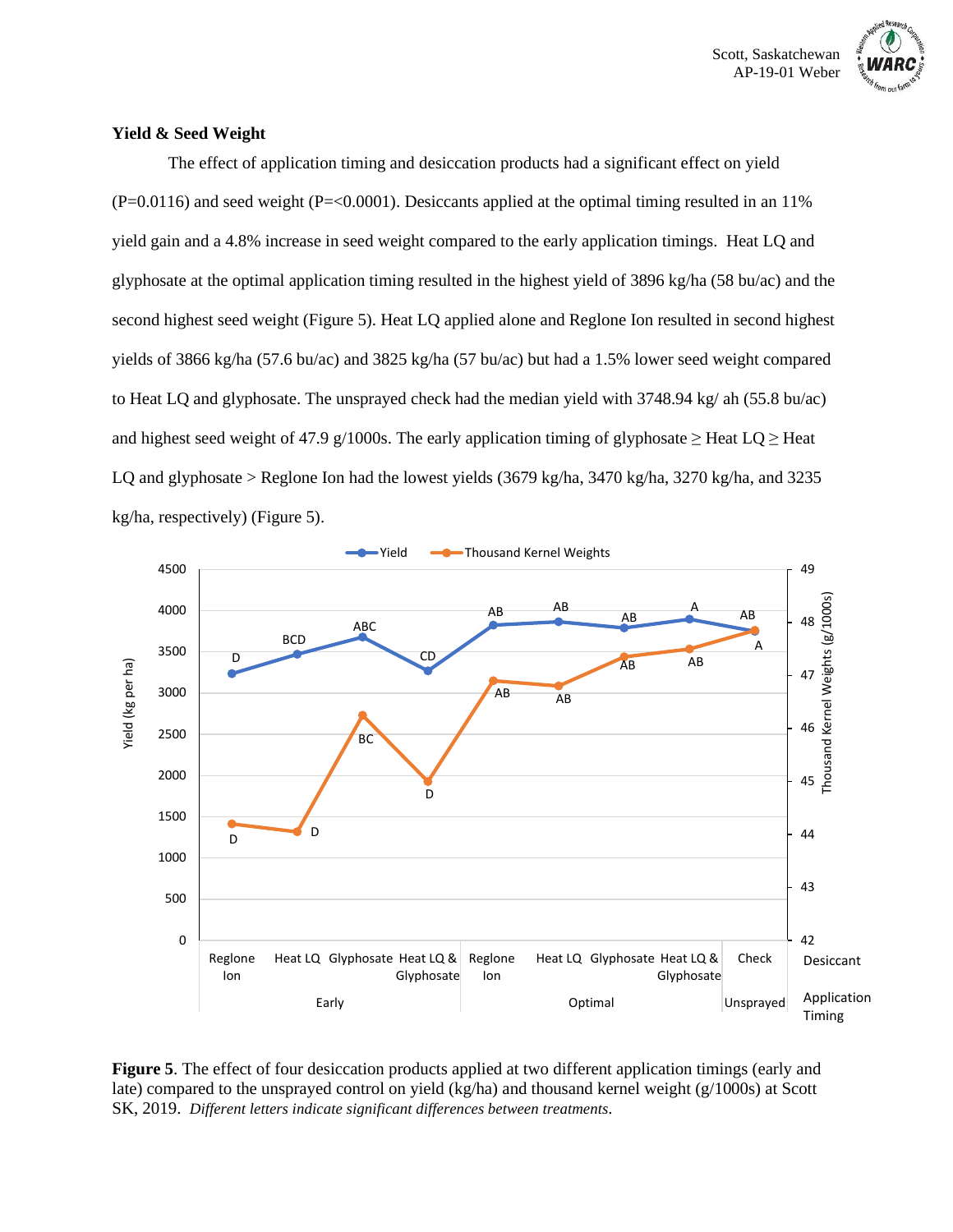

## **Discussion:**

The largest factor influencing lentil dry down, yield and seed weight was application timing. Early applications resulted in an 11% yield reduction and lower seed weight compared to the optimal application timing. In fact, the unsprayed check resulted in a 9% higher yield and a 6.1% heavier seed weight compared to the early application. This is likely attributed to the delayed harvest timing. In most years, the lentils are harvested at the end of August whereas harvest occurred in October. This allowed the unsprayed check to mature fully before freezing and therefore the weather acted as a natural desiccant. This is unlikely to occur in most growing seasons and it is not a recommended harvest management practice. The overall results indicated that desiccating early, regardless of herbicide selection, will result in both yield and seed weight reductions compared to the optimal application stage.

The most notable difference in efficacy occurred between the two application timings of Reglone Ion. Reglone Ion applied at the optimal timing resulted in the fastest dry down of 90% between 8 and 12 DAA. The quick dry down period is attributed to the chemical properties of this herbicide. Reglone Ion is a fast-acting contact herbicide that can cause rapid desiccation of leaf tissue particularly under hot, dry conditions (< 5 days). Under ideal conditions, Reglone Ion can therefore reduce wait periods to assist in an earlier harvest. However, unfavorable conditions persisted throughout the fall to result in delayed plant maturity and consequentially harvest. Harvest was further delayed by 7- 11 days after 90% control was achieved due to an early snow fall event. The dry plants were then susceptible to pod shatter and this is likely the cause for the slight yield reductions. Overall, Reglone Ion would serve as an excellent desiccant option when applied under favorable conditions and optimal timing.

However, when applied too early the beneficial nature of Reglone Ion can quickly become a severe disadvantage. Reglone Ion applied early had the highest plant and seed moisture, second lowest yield and lowest seed weight. When applied too early, the herbicide did not result in a true dry down but rather gave the appearance of a dried crop (Figure 6). Harvest was difficult due to the high plant moisture within the lentils and consequentially resulted in a yield loss as the seeds were difficult to remove from the pods (Figure 6).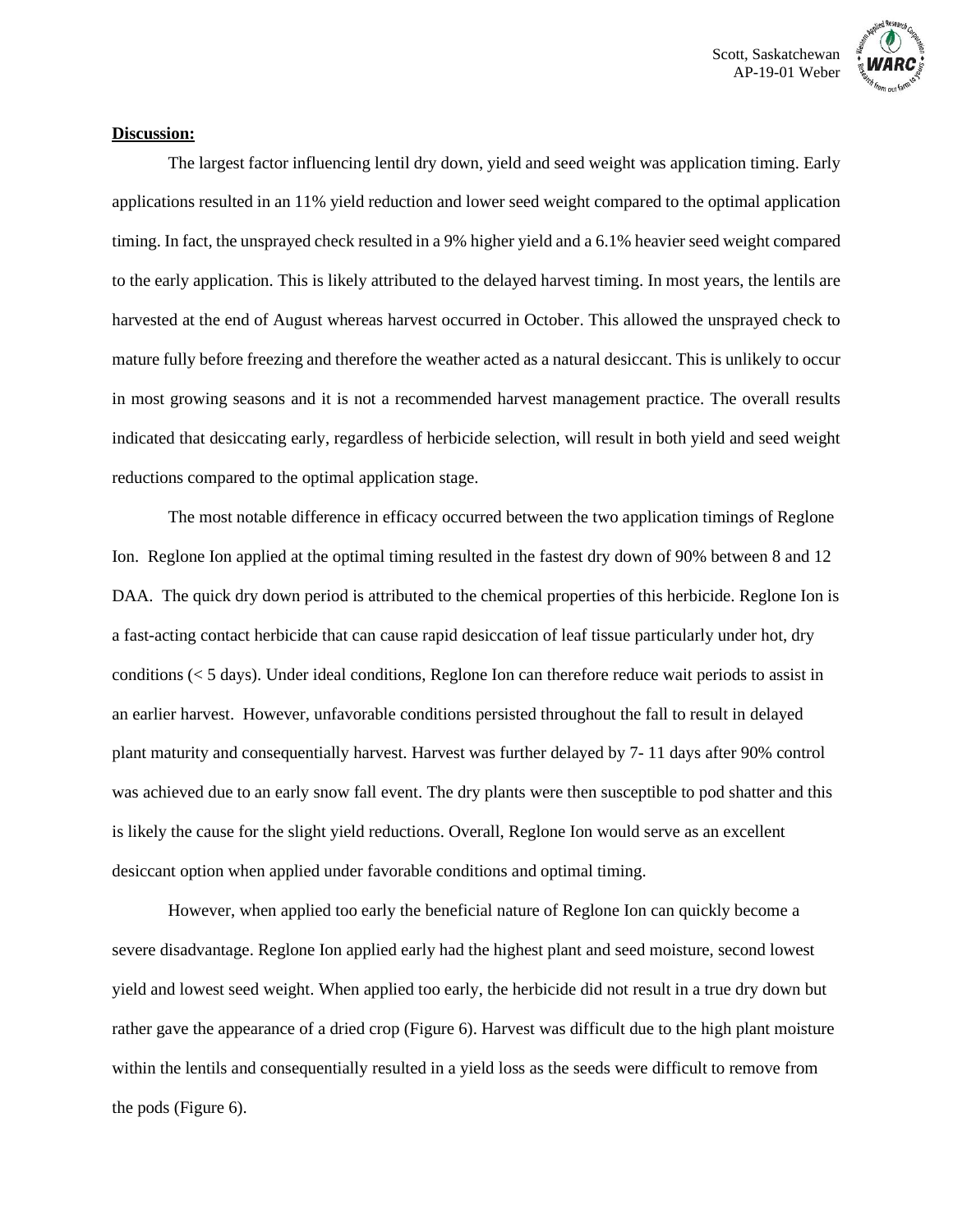



**Figure 6.** Reglone Ion applied at the early application timing on small red lentils 4 DAA compared to the unsprayed check at Scott, 2019.

Applications of Heat LQ and glyphosate resulted in the second fastest dry down under early application timings as 90% control was reached 20 DAA compared to the standard 30 DAA. In comparison to previous years, lentil dry down occurred very slowly due to the cool, wet conditions that persisted throughout the fall. Although Heat LQ and glyphosate provided a faster dry down when applied early, both yield reductions and low seed weight occurred compared to the optimal application timing. This reduction in yield is likely attributed to pod shatter losses caused by the delayed harvest. Heat LQ applied alone was significantly slower then when Heat LQ and glyphosate were applied together at the early application timing. In contrast, there was very little difference in dry down time between the combination and single application of Heat LQ under optimal application timings. This could be attributed to the unfavorable environmental conditions restricting the translocation of glyphosate. Glyphosate is a systemic herbicide that requires translocation throughout the plant and thus requires plants to be actively metabolizing to be effective. Plant metabolism was likely slowed due to the unfavorable conditions and thus glyphosate did not provide additional dry down support when combined with Heat LQ.

The least effective desiccant under optimal application timings was glyphosate applied alone. Glyphosate was the slowest and least effective method in drying down lentils. The drying period was the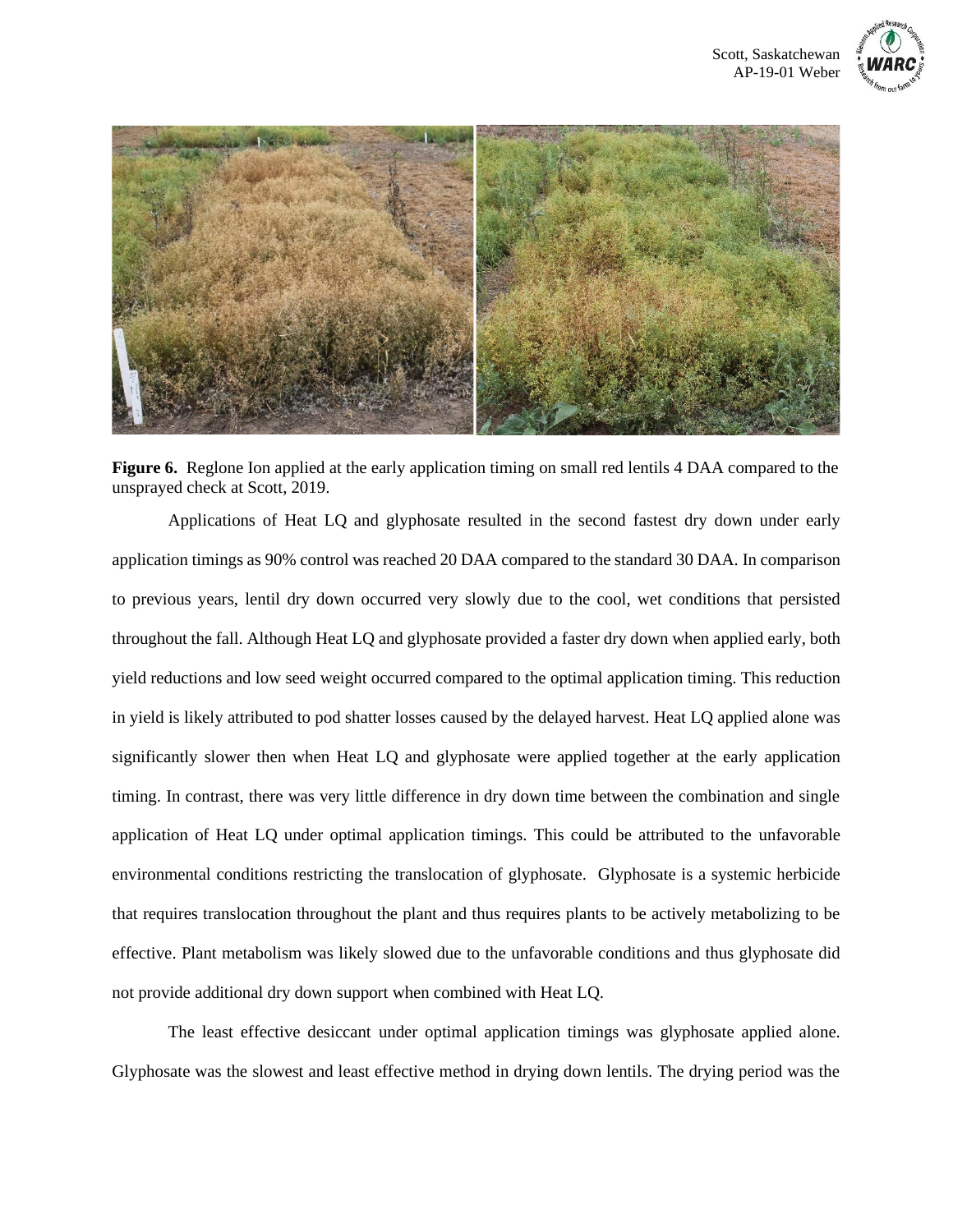

most prolonged under both early and optimal application timings and it also had the highest seed moisture. One contrasting trend to highlight is that the yield at the optimal timing was among the highest, however, this is likely because the plants were not as dried out and prone to shatter when it snowed. Therefore, there was less shatter loss associated with this treatment compared to the Reglone and Heat LQ applications.

Overall, environmental conditions played an important role in desiccant selection. Reglone Ion closely followed by Heat LQ with glyphosate at the optimal timing resulted in the fastest dry down. This would be very beneficial when time is a limiting factor. Under all conditions, glyphosate applied alone was the least effective desiccant.

#### **Conclusion:**

The timing of application, regardless of the desiccant used, was the most important factor for achieving a successful harvest. Desiccants applied at the optimal timing resulted in an 11% yield gain and 4.8% increase in seed weight compared to the early application timings. Applying desiccants early resulted in lower yields as the crop was not fully matured at application resulting in smaller, shriveled seeds. An additional benefit of applying desiccants at the proper time was the overall shortened dry down period. Reglone Ion and Heat LQ with glyphosate provided the fastest crop dry down and lowest plant moisture at harvest. These two traits improved overall harvestability of the lentil crop. However, as the plants were dry prior to the early snow fall event, these treatments were more prone to pod shatter and ultimately suffered a small yield loss. Glyphosate was the slowest and least effective method in drying down lentils. The drying period was the most prolonged under both early and optimal application timings and it also had the highest seed moisture. Under the early application timing, glyphosate dry down ratings were similar to the unsprayed check. This is likely attributed to the unfavorable environmental conditions that persisted after application. Overall, application timing and environmental conditions were the two most important factors in achieving a successful harvest. Desiccant selection also played an influential role in harvest timing as Reglone Ion and Heat LQ with glyphosate resulted in the fastest dry down. This shortened drying window would be very beneficial when time is a limiting factor.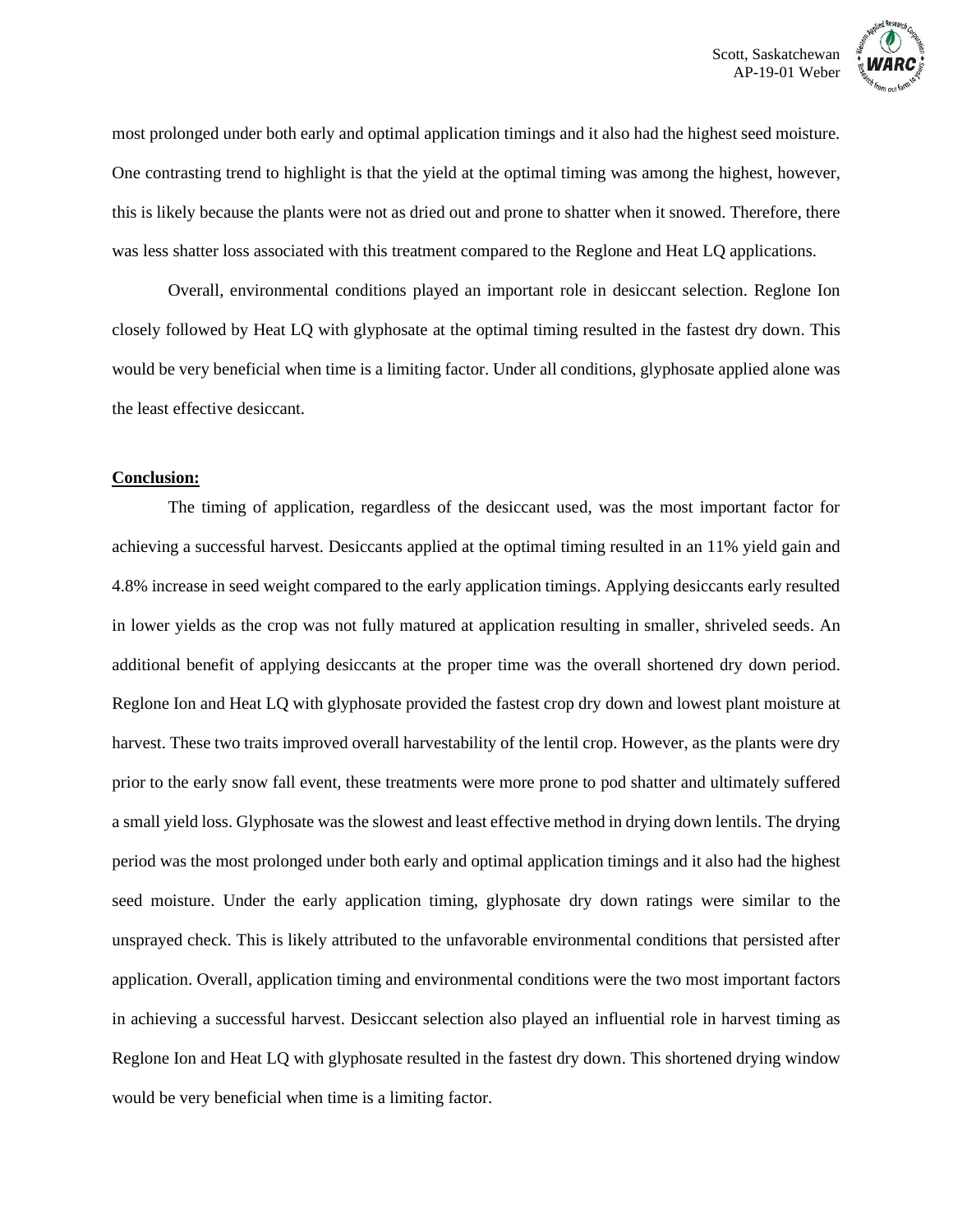

# **Appendices**

# **Appendix A**

|                            | <b>Product</b>    | Rate                | Date    |
|----------------------------|-------------------|---------------------|---------|
| <b>Fertilizer</b>          | $0 - 75 - 33 - 0$ | $77$ lb/ac          | May 20  |
| <b>Variety</b>             | Impulse           | 130 seeds/ $m2$     | May 20  |
| <b>Pre-Plant Herbicide</b> | Glyphosate 540    | 1 L/ac              | May 19  |
|                            | AIM EC            | $35 \text{ mL/ac}$  |         |
| <b>In-Crop Herbicide</b>   | Ares              | $244 \text{ mL/ac}$ | June 18 |
|                            | Merge             | 0.5 L/100L          |         |
|                            | Centurion         | $150 \text{ mL/ac}$ | June 26 |
| Fungicide                  | Priaxor           | $180 \text{ ml/ac}$ | July 15 |
| <b>Desiccation</b>         | As per protocol   |                     |         |

**Table A1.** Agronomic and treatment application information during the growing season at Scott, 2019.